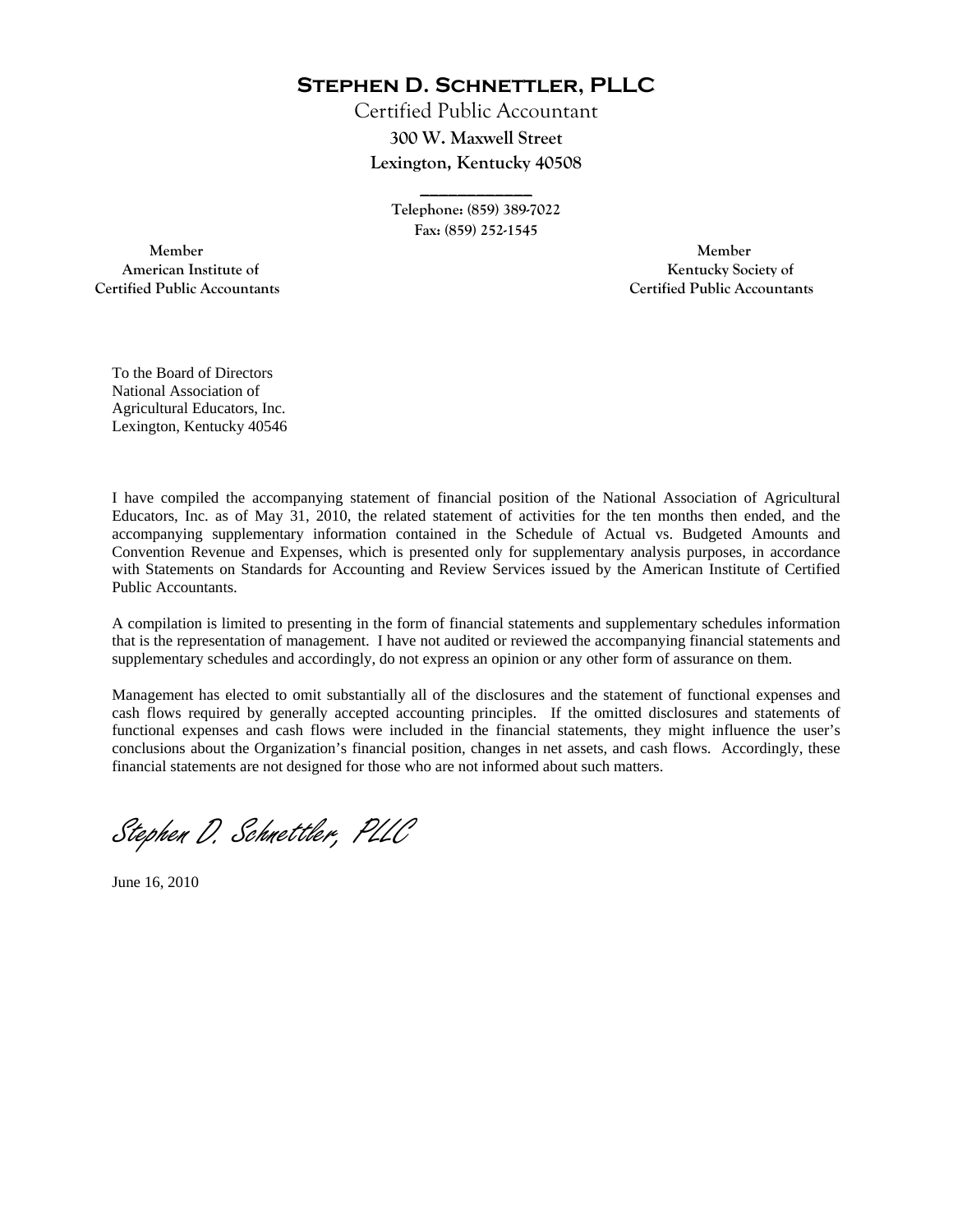## NATIONAL ASSOCIATION OF AGRICULTURAL EDUCATORS, INC. **Statement of Financial Position** May 31, 2010

| <b>ASSETS</b>                         |               |
|---------------------------------------|---------------|
| Cash on deposit                       | \$<br>49,203  |
| Investments - operating fund          | 346,344       |
| Investments - life membership fund    | 111,799       |
| Investments - legislative fund        | 368           |
| Investments - reserve fund            | 102,591       |
| Accounts receivable                   | 37,754        |
| Prepaid expenses                      | 3,510         |
| Property and equipment                | 7,483         |
| <b>TOTAL ASSETS</b>                   | \$<br>659,052 |
| <b>LIABILITIES AND NET ASSETS</b>     |               |
| <b>LIABILITIES</b>                    |               |
| Accounts payable                      | \$<br>13,327  |
| Accrued leave payable                 | 18,459        |
| Other current liabilities             | 5,652         |
| <b>TOTAL LIABILITIES</b>              | 37,438        |
| <b>NET ASSETS</b>                     |               |
| Unrestricted net assets:              |               |
| Current operation                     | 500,946       |
| Board designated for special purposes | 118,808       |
| Temporarily restricted net assets     | 1,860         |
| <b>TOTAL NET ASSETS</b>               | 621,614       |
| TOTAL LIABILITIES AND NET ASSETS      | \$<br>659,052 |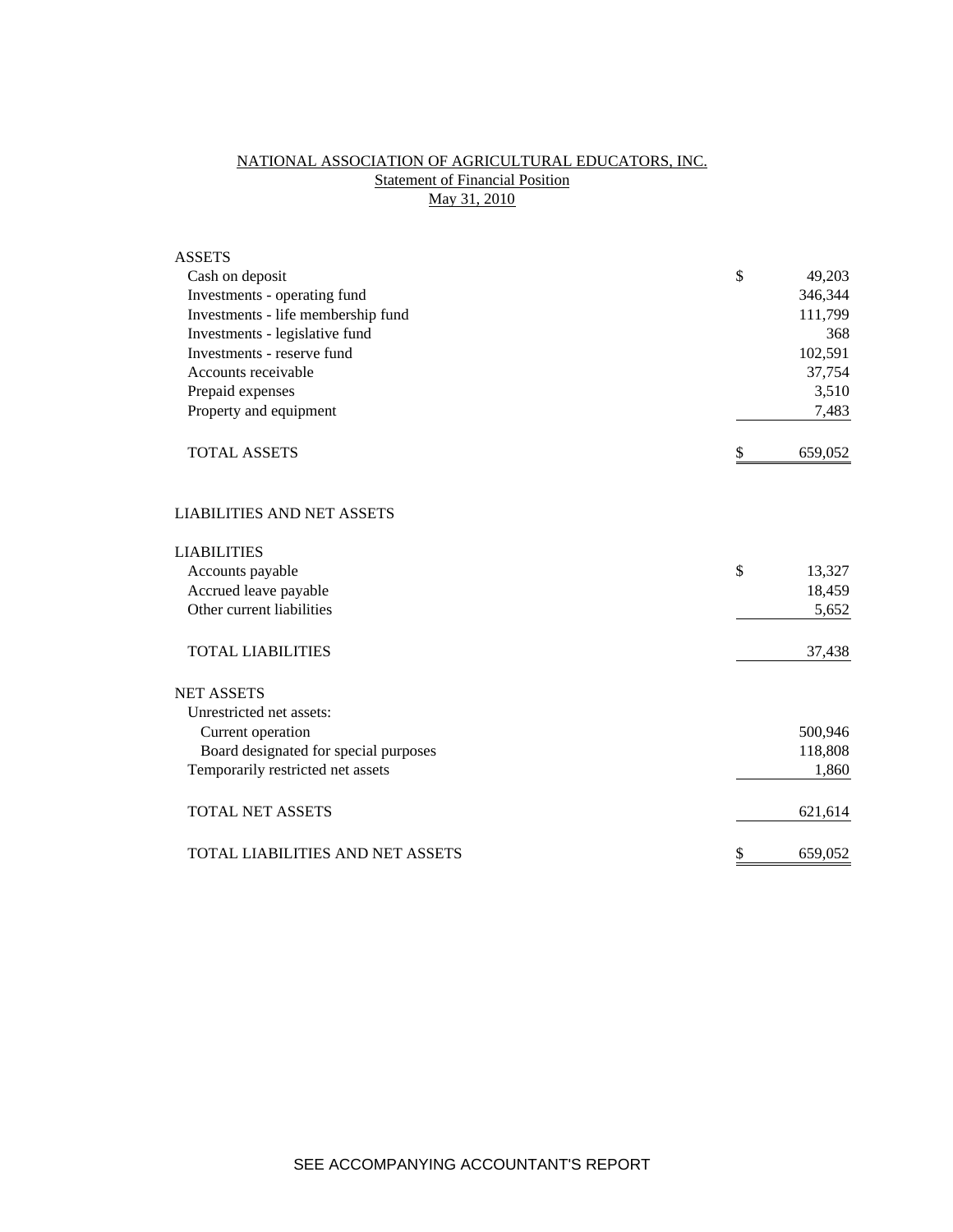# NATIONAL ASSOCIATION OF AGRICULTURAL EDUCATORS, INC.

Statement of Activities

## For the Eleven Months Ended May 31, 2010

|                                          | Unrestricted  |       |            |             |            |    |         |
|------------------------------------------|---------------|-------|------------|-------------|------------|----|---------|
|                                          | Current       | Board |            | Temporarily |            |    |         |
|                                          | Operations    |       | Designated |             | Restricted |    | Total   |
| Revenue, Gains and Losses                |               |       |            |             |            |    |         |
| Membership dues                          | \$<br>404,964 | \$    | 1,740      | \$          |            | \$ | 406,704 |
| Convention registration                  | 83,892        |       |            |             |            |    | 83,892  |
| Sponsorship and awards                   | 24,950        |       |            |             |            |    | 24,950  |
| Merchandise sales                        | 6,681         |       |            |             |            |    | 6,681   |
| Contributions                            |               |       |            |             | 700        |    | 700     |
| Management fees                          |               |       |            |             |            |    |         |
| Net realized and unrealized              |               |       |            |             |            |    |         |
| gains (losses) on securities             | 59,939        |       |            |             |            |    | 59,939  |
| Interest and dividends                   | 5,865         |       |            |             |            |    | 5,865   |
| FFA Foundation projects                  | 119,511       |       |            |             |            |    | 119,511 |
| Case Program income                      |               |       |            |             |            |    |         |
| Other income                             | 105,393       |       |            |             |            |    | 105,393 |
| Total Revenue, Gaines and Losses         | 811,195       |       | 1,740      |             | 700        |    | 813,635 |
| Net Assets Released from Restrictions    |               |       |            |             |            |    |         |
| Total Revenue, Gains and Losses          |               |       |            |             |            |    |         |
| and Reclassifications                    | 811,195       |       | 1,740      |             | 700        |    | 813,635 |
| Expenses                                 |               |       |            |             |            |    |         |
| General expenses                         | 548,419       |       |            |             |            |    | 548,419 |
| FFA Foundation projects                  | 108,021       |       |            |             |            |    | 108,021 |
| Case Program expenses                    | 2,087         |       |            |             |            |    | 2,087   |
| Convention expenses                      | 91,497        |       |            |             |            |    | 91,497  |
| Total expenses                           | 750,024       |       |            |             |            |    | 750,024 |
| <b>INCREASE (DECREASE) IN NET ASSETS</b> | 61,171        |       | 1,740      |             | 700        |    | 63,611  |
| NET ASSETS AT BEGINNING OF PERIOD        | 439,775       |       | 117,068    |             | 1,160      |    | 558,003 |
| NET ASSETS AT END OF PERIOD              | \$<br>500,946 | \$    | 118,808    | \$          | 1,860      | \$ | 621.614 |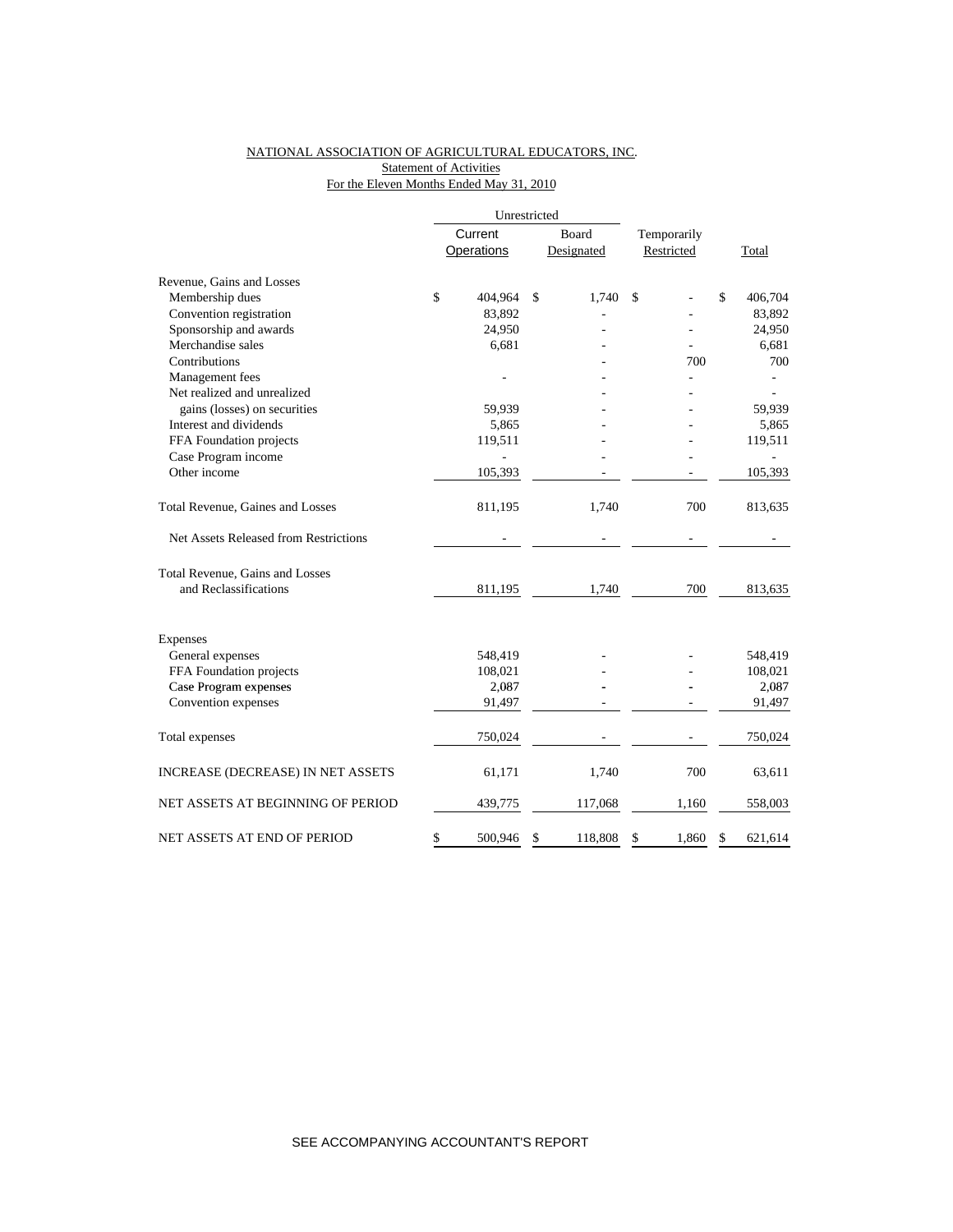#### NATIONAL ASSOCIATION OF AGRICULTURAL EDUCATORS, INC. For the Eleven Months Ended May 31, 2010 Schedule of Actual vs. Budget

|                                             | <b>MONTH</b><br><b>ACTUAL</b> | <b>MONTH</b><br><b>BUDGET</b> | <b>MONTH</b><br><b>SVARIANCE</b> | YEAR TO DATE<br><b>ACTUAL</b> |    | YEAR<br><b>BUDGET</b>    |   | <b>YEAR</b><br><b>SVARIANCE</b> |
|---------------------------------------------|-------------------------------|-------------------------------|----------------------------------|-------------------------------|----|--------------------------|---|---------------------------------|
| <b>REVENUE</b>                              |                               |                               |                                  |                               |    |                          |   |                                 |
| Member dues                                 | \$<br>2,040                   | \$<br>32,322 \$               | $(30, 282)$ \$                   | 380,704                       | -S | 387,860                  | s | (7, 156)                        |
| Corporate membership dues                   |                               | 2,688                         | (2,688)                          | 26,000                        |    | 32,250                   |   | (6,250)                         |
| Delmar scholarships                         | ÷,                            | 625                           | (625)                            | ÷,                            |    | 7,500                    |   | (7,500)                         |
| Foundation management fees                  |                               | $\overline{a}$                |                                  |                               |    |                          |   |                                 |
| MBNA affinity credit card program           |                               | 58                            | (58)                             | 496                           |    | 700                      |   | (204)                           |
| Toyota vehicle lease management fee         | ÷                             | $\overline{a}$                |                                  |                               |    |                          |   |                                 |
| Interest and dividends                      | 11                            | 500                           | (489)                            | 4,792                         |    | 6,000                    |   | (1,208)                         |
| Net realized and unrealized                 |                               |                               |                                  |                               |    |                          |   |                                 |
| gains (losses) on securities                | (35, 743)                     | $\sim$                        | (35, 743)                        | 59,939                        |    |                          |   | 59,939                          |
| Merchandise sales                           |                               | 708                           | (708)                            | 6,681                         |    | 8,500                    |   | (1, 819)                        |
| Investment income, Life Fund                | 53                            | 125                           | (72)                             | 1,073                         |    | 1,500                    |   | (427)                           |
| Contributions, Legislative Fund             |                               | ÷,                            |                                  | 700                           |    |                          |   | 700                             |
| Miscellaneous income                        | $\overline{a}$                | 167                           | (167)                            | 3,000                         |    | 2,000                    |   | 1,000                           |
| National Teach Ag Campaign                  | 4,961                         | $\overline{\phantom{a}}$      | 4,961                            | 46,721                        |    |                          |   | 46,721                          |
| Teacher crisis fund                         | ٠                             | ÷,                            | ä,                               | 671                           |    |                          |   | 671                             |
| Risk management education                   | ÷,                            | 1,000                         | (1,000)                          | 14,376                        |    | 12,000                   |   | 2,376                           |
| Webinar revenue                             |                               | 2,083                         | (2,083)                          | 4,100                         |    | 25,000                   |   | (20,900)                        |
| FFA Foundation project - TTTK               |                               | 4,658                         | (4,658)                          | 56,300                        |    | 55,900                   |   | 400                             |
| FFA Foundation project - OPAP               | ٠                             | 1,075                         | (1,075)                          | 11,404                        |    | 12,900                   |   | (1, 496)                        |
| FFA Foundation project - OMSP               |                               | 1,250                         | (1,250)                          | 10,879                        |    | 15,000                   |   | (4, 121)                        |
| FFA Foundation project - OT                 | ÷                             | 1,075                         | (1,075)                          | 10,465                        |    | 12,900                   |   | (2, 435)                        |
| FFA Foundation project - OYM                |                               | 1,075                         | (1,075)                          | 9,963                         |    | 12,900                   |   | (2,937)                         |
| FFA Foundation project - Greenhouse         |                               | ÷,                            | ÷                                | 20,500                        |    | ٠                        |   | 20,500                          |
| CASE program net income                     | (2,087)                       | L,                            | (2,087)                          | (2,087)                       |    |                          |   | (2,087)                         |
| Convention net income                       | (395)                         | 4,563                         | (4,958)                          | 53,374                        |    | 44,750                   |   | 8,624                           |
|                                             |                               |                               |                                  |                               |    |                          |   |                                 |
| <b>TOTAL REVENUE</b>                        | (31, 160)                     | 53,972                        | (85, 132)                        | 720,051                       |    | 637,660                  |   | 82,391                          |
| <b>EXPENSES</b>                             |                               |                               |                                  |                               |    |                          |   |                                 |
| <b>Salaries</b>                             | 17,456                        | 18,914                        | (1, 458)                         | 213,909                       |    | 226,962                  |   | (13,053)                        |
| Taxes and benefits                          | 4,395                         | 4,654                         | (259)                            | 54,630                        |    | 55,843                   |   | (1,213)                         |
| Computer service                            | $\overline{\phantom{a}}$      | 125                           | (125)                            | 273                           |    | 1,500                    |   | (1,227)                         |
| Telephone                                   | 710                           | 333                           | 377                              | 4,583                         |    | 4,000                    |   | 583                             |
| Accounting                                  | 450                           | 1,000                         | (550)                            | 11,950                        |    | 12,000                   |   | (50)                            |
| Depreciation                                | 590                           | 583                           | $\tau$                           | 6,129                         |    | 7,000                    |   | (871)                           |
| Rent                                        | ÷,                            | 625                           | (625)                            | 7,500                         |    | 7,500                    |   | ÷.                              |
| Insurance                                   | 353                           | 500                           | (147)                            | 5,063                         |    | 6,000                    |   | (937)                           |
| Legal                                       |                               | 83                            | (83)                             |                               |    | 1,000                    |   | (1,000)                         |
| Office Supplies                             | 803                           | 417                           | 386                              | 6,265                         |    | 5,000                    |   | 1,265                           |
| Bank charges and investment fees            | L.                            | 8                             | (8)                              | 1,653                         |    | 100                      |   | 1,553                           |
| Printing, general                           | 14                            | 458                           | (444)                            | 2,290                         |    | 5,500                    |   | (3,210)                         |
| Staff training                              | 55                            | 83                            | (28)                             | 55                            |    | 1,000                    |   | (945)                           |
| Taxes and licenses                          |                               | 5                             | (5)                              | 48                            |    | 60                       |   | (12)                            |
| Membership and contributions                | 610                           | 1,000                         | (390)                            | 11,336                        |    | 12,000                   |   | (664)                           |
| Travel, staff                               | 3,584                         | 1,856                         | 1,728                            | 25,526                        |    | 22,275                   |   | 3,251                           |
| Promotion and marketing                     | 1,381                         | 2,083                         | (702)                            | 24,610                        |    | 25,000                   |   | (390)                           |
|                                             | $\overline{\phantom{a}}$      | $\overline{\phantom{a}}$      | ÷,                               |                               |    |                          |   | 3,839                           |
| Board operations<br>Merchandise and diaries |                               |                               |                                  | 3,839                         |    |                          |   |                                 |
|                                             | 2,660                         | 833                           | 1,827                            | 4,033                         |    | 10,000                   |   | (5,967)                         |
| Photocopying                                |                               | 8                             | (8)                              | 15                            |    | 100                      |   | (85)                            |
| Postage, general                            | 656                           | 333                           | 323                              | 4,869                         |    | 4,000                    |   | 869                             |
| Professional liability insurance            |                               | 3,075                         | (3,075)                          | 37,125                        |    | 36,905                   |   | 220                             |
| Public relations                            | 64                            | 42                            | 22                               | 217                           |    | 500                      |   | (283)                           |
| Scholarships                                |                               | 625                           | (625)                            | 11,250                        |    | 7,500                    |   | 3,750                           |
| Travel, regional secretaries                |                               | 713                           | (713)                            | 11,644                        |    | 8,550                    |   | 3,094                           |
| Travel, board of directors                  | 453                           | 3,083                         | (2,630)                          | 18,485                        |    | 37,000                   |   | (18, 515)                       |
| Nat'l Teach Ag Campaign                     |                               |                               |                                  | 46,470                        |    | ä,                       |   | 46,470                          |
| FFA Foundation project - TTTK               |                               | 4,658                         | (4,658)                          | 69,948                        |    | 55,900                   |   | 14,048                          |
| FFA Foundation project - OPAP               |                               | 1,075                         | (1,075)                          | 9,847                         |    | 12,900                   |   | (3,053)                         |
| FFA Foundation project - OMSP               |                               | 1,250                         | (1,250)                          | 9,676                         |    | 15,000                   |   | (5, 324)                        |
| FFA Foundation project - OT                 |                               | 1,075                         | (1,075)                          | 9,612                         |    | 12,900                   |   | (3,288)                         |
| FFA Foundation project - OYM                |                               | 1,075                         | (1,075)                          | 8,938                         |    | 12,900                   |   | (3,962)                         |
| FFA Foundation project - Greenhouse         |                               | $\sim$                        | $\overline{a}$                   | 18,000                        |    | $\overline{\phantom{a}}$ |   | 18,000                          |
| Ag Ed opportunity fund                      | L.                            | $\overline{a}$                | $\overline{a}$                   | 250                           |    | $\overline{a}$           |   | 250                             |
| NPS expense                                 | 215                           | 667                           | (452)                            | 7,397                         |    | 8,000                    |   | (603)                           |
| Webinar expense                             | 198                           | 583                           | (385)                            | 1,089                         |    | 7,000                    |   | (5, 911)                        |
| Teacher crisis fund                         | 500                           | $\overline{\phantom{a}}$      | 500                              | 1,500                         |    | $\overline{a}$           |   | 1,500                           |
| Communities of practice expense             | ÷,                            | 333                           | (333)                            | 6,416                         |    | 4,000                    |   | 2,416                           |
| Miscellaneous                               |                               |                               |                                  |                               |    |                          |   |                                 |
| <b>TOTAL EXPENSES</b>                       | 35,147                        | 52,155                        | (17,008)                         | 656,440                       |    | 625,895                  |   | 30,545                          |
|                                             |                               |                               |                                  |                               |    |                          |   |                                 |
| NET INCOME (LOSS)                           | \$<br>(66, 307)               | \$<br>1,817                   | \$<br>(68, 124)                  | \$<br>63,611                  | \$ | 11,765                   | S | 51,846                          |

SEE ACCOMPANYING ACCOUNTANT'S REPORT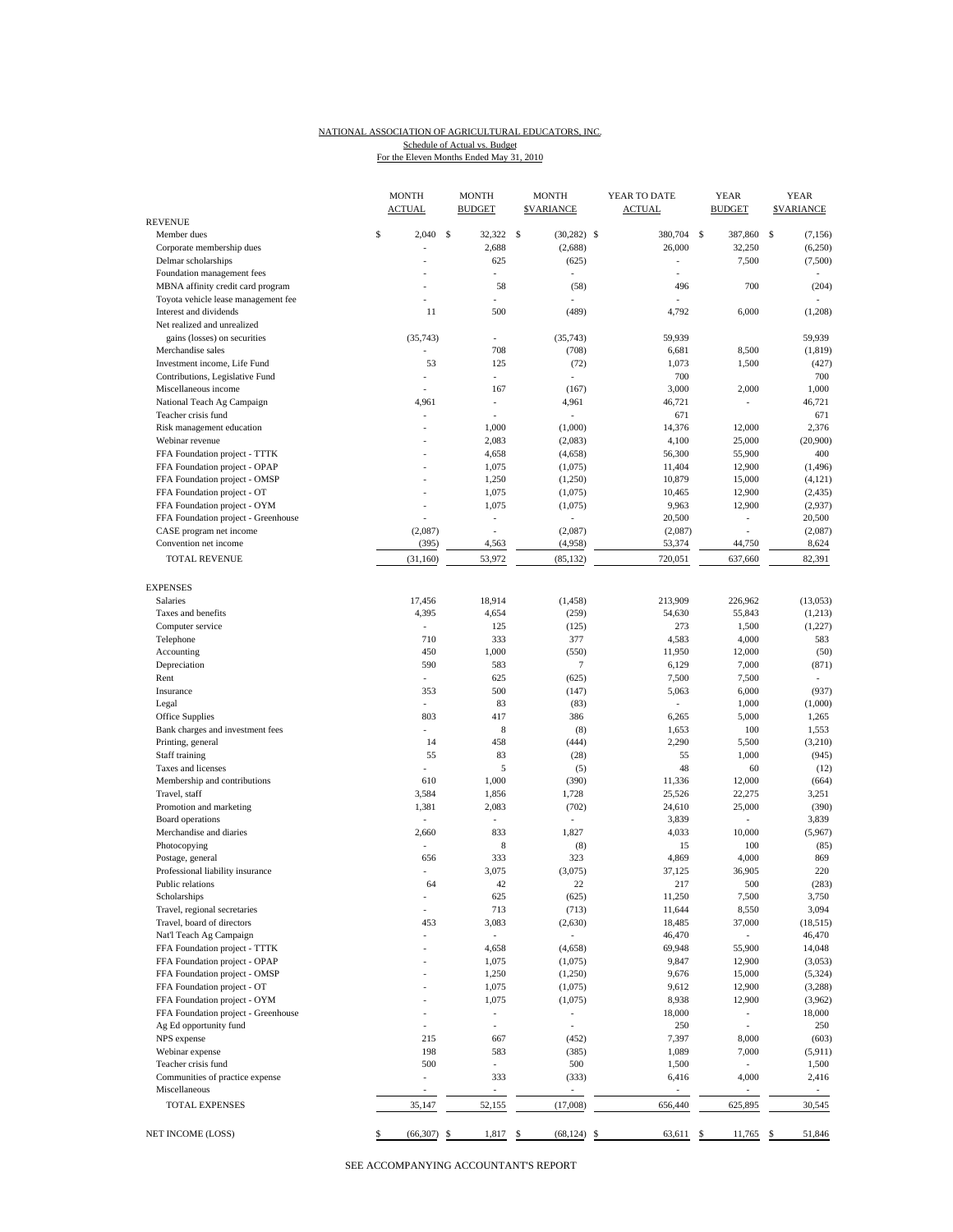## NATIONAL ASSOCIATION OF AGRICULTURAL EDUCATORS, INC. Schedule of Convention Revenue and Expenses

|  | For the Eleven Months Ended May 31, 2010 |  |  |
|--|------------------------------------------|--|--|
|  |                                          |  |  |

| <b>MONTH</b><br><b>ACTUAL</b>             |                          | <b>MONTH</b><br><b>BUDGET</b> | <b>MONTH</b><br><b>SVARIANCE</b> | YEAR TO DATE<br><b>ACTUAL</b> | <b>YEAR</b><br><b>BUDGET</b> | <b>YEAR</b><br><b>\$VARIANCE</b> |  |
|-------------------------------------------|--------------------------|-------------------------------|----------------------------------|-------------------------------|------------------------------|----------------------------------|--|
| <b>REVENUE</b>                            |                          |                               |                                  |                               |                              |                                  |  |
| Convention, registration                  | \$                       | $\mathsf{s}$<br>6.396         | <sup>\$</sup><br>$(6,396)$ \$    | 83,892 \$                     | 76,750                       | <sup>\$</sup><br>7,142           |  |
| Convention, tickets/workshops             |                          |                               |                                  |                               |                              |                                  |  |
| Convention, trade show                    |                          |                               |                                  | 1,500                         |                              | 1,500                            |  |
| Convention - Ideas Unlimited              |                          |                               |                                  | 5,000                         |                              | 5,000                            |  |
| Convention - Teacher Mentor               |                          |                               |                                  | 4,250                         |                              | 4,250                            |  |
| Convention scholarship fund               |                          |                               |                                  | 1,667                         |                              | 1,667                            |  |
| Convention, sponsorships - FFA Foundation |                          | 2,083                         | (2,083)                          | 15,040                        | 25,000                       | (9,960)                          |  |
| Convention, host state social             |                          | ÷.                            | ä,                               | 8,572                         |                              | 8,572                            |  |
| Convention, sponsorships                  |                          | 2,000                         | (2,000)                          | 24,950                        | 24,000                       | 950                              |  |
| <b>TOTAL REVENUE</b>                      | $\overline{a}$           | 10,479                        | (10, 479)                        | 144,871                       | 125,750                      | 19,121                           |  |
| <b>EXPENSES</b>                           |                          |                               |                                  |                               |                              |                                  |  |
| Convention, plaques and trophies          |                          | 208                           | (208)                            | 1,467                         | 2,500                        | (1,033)                          |  |
| Convention, printing                      |                          | 125                           | (125)                            | 3,416                         | 1,500                        | 1,916                            |  |
| Conventions, miscellaneous                |                          |                               | ÷,                               | 1,475                         |                              | 1,475                            |  |
| Convention, awards                        |                          |                               | $\overline{a}$                   | 8,365                         | 10,000                       | (1,635)                          |  |
| Convention, photography                   |                          |                               |                                  | 28                            |                              | 28                               |  |
| Conventions, meal functions               |                          | 1,000                         | (1,000)                          | 10,612                        | 12,000                       | (1, 388)                         |  |
| Convention, promotion and marketing       |                          | 125                           | (125)                            | 516                           | 1,500                        | (984)                            |  |
| Convention, postage and shipping          |                          | 167                           | (167)                            | 583                           | 2,000                        | (1, 417)                         |  |
| Convention, equipment rental              |                          | 500                           | (500)                            | 8,616                         | 6,000                        | 2,616                            |  |
| Convention, workshops                     |                          |                               |                                  |                               |                              |                                  |  |
| Convention, host state social             |                          |                               |                                  | 8,572                         |                              | 8,572                            |  |
| Convention, speakers                      |                          |                               |                                  |                               |                              |                                  |  |
| Convention, trade show expense            |                          |                               |                                  |                               |                              |                                  |  |
| Convention, tour expenses                 |                          |                               |                                  |                               |                              |                                  |  |
| Convention, committee expense             |                          | 125                           | (125)                            | 2.527                         | 1,500                        | 1,027                            |  |
| Convention, sponsorships - FFA Foundation |                          | 2,083                         | (2,083)                          | 20,903                        | 25,000                       | (4,097)                          |  |
| Convention, travel/board of directors     | 395                      | 917                           | (522)                            | 15,629                        | 11,000                       | 4,629                            |  |
| Convention, staff travel                  | L.                       | 583                           | (583)                            | 8,788                         | 7,000                        | 1,788                            |  |
| Convention, other travel                  | $\overline{\phantom{0}}$ | 83                            | (83)                             | $\overline{\phantom{a}}$      | 1,000                        | (1,000)                          |  |
| <b>TOTAL EXPENSES</b>                     | 395                      | 5,916                         | (5,521)                          | 91,497                        | 81,000                       | 10,497                           |  |
| <b>NET INCOME (LOSS)</b>                  | \$<br>(395)              | \$<br>4,563                   | (4,958)<br>\$                    | \$<br>53,374                  | \$<br>44,750                 | 8,624<br>\$                      |  |